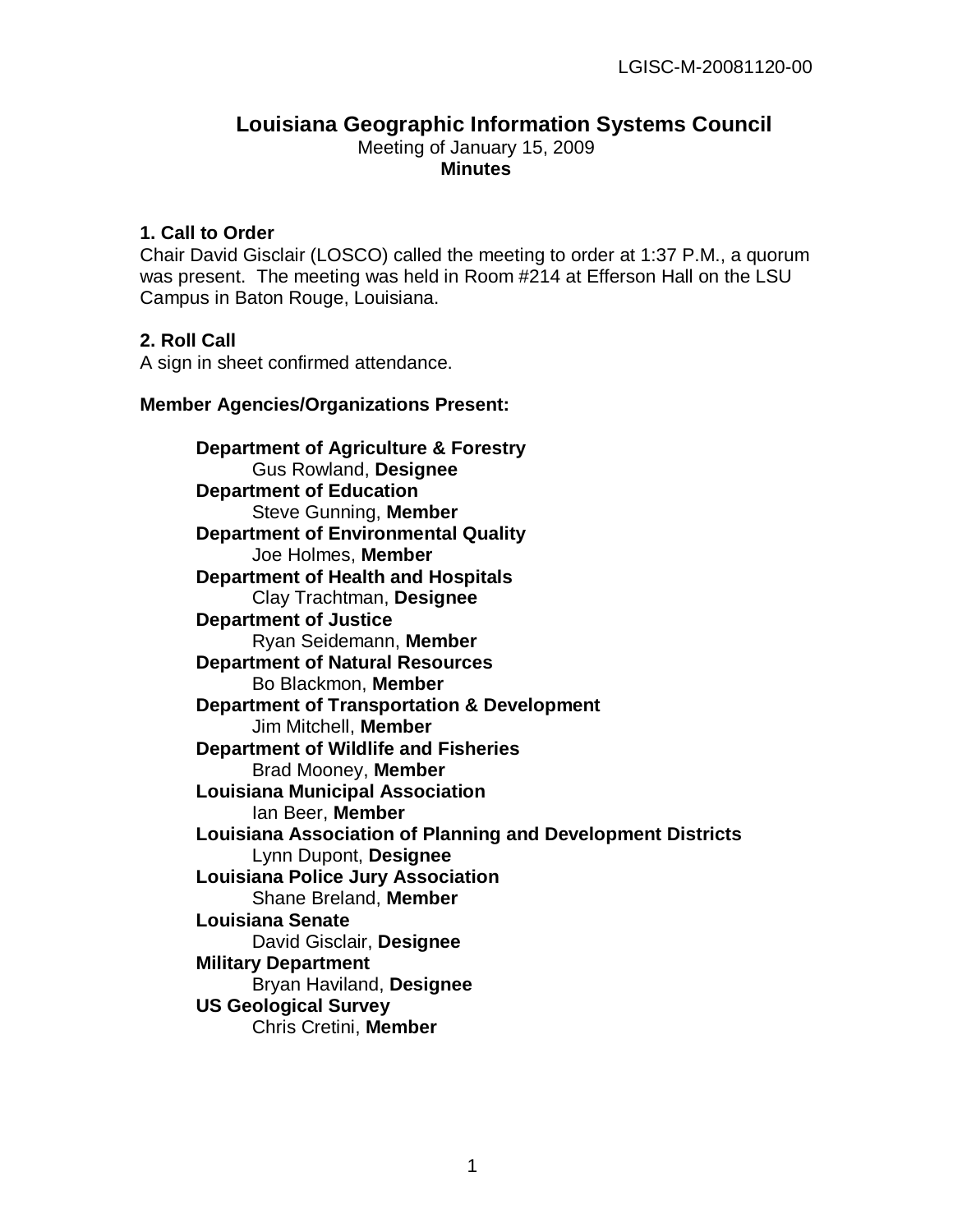### **Others Present:**

**Department of Health and Hospitals** Kate Streva **Department of Justice** Will Paulson **Department of Transportation & Development** Doug Albert Leo Boles **Department of Wildlife and Fisheries** Scott Armond, **Designee** Fred Hagaman **Division of Administration,**  Tai Istre Karen Paterson **Environmental Systems Research Inc. (ESRI)** Veronica Schindler **Governors Office of Homeland Security** Tamera Hewitte **IEM Inc.** Matt Diez **Louisiana Geographic Information Center (LAGIC)** Craig Johnson Joshua Kent Chris Pennington Alaa Shams **St James Parish Government** Scott Locque **Tangipahoa Parish Government** Bill Moorman **University of Louisiana Lafayette – NIMSAT** Rusti Liner **U.S. Geological Survey** Pierre Sargent **Watch Systems Inc.** Fran Perrin

### **3. Approval of December 2008 Minutes**

The December 2008 Minutes was accepted, on a motion by Shane Breland (LPJA) and seconded by Jim Mitchell (DOTD).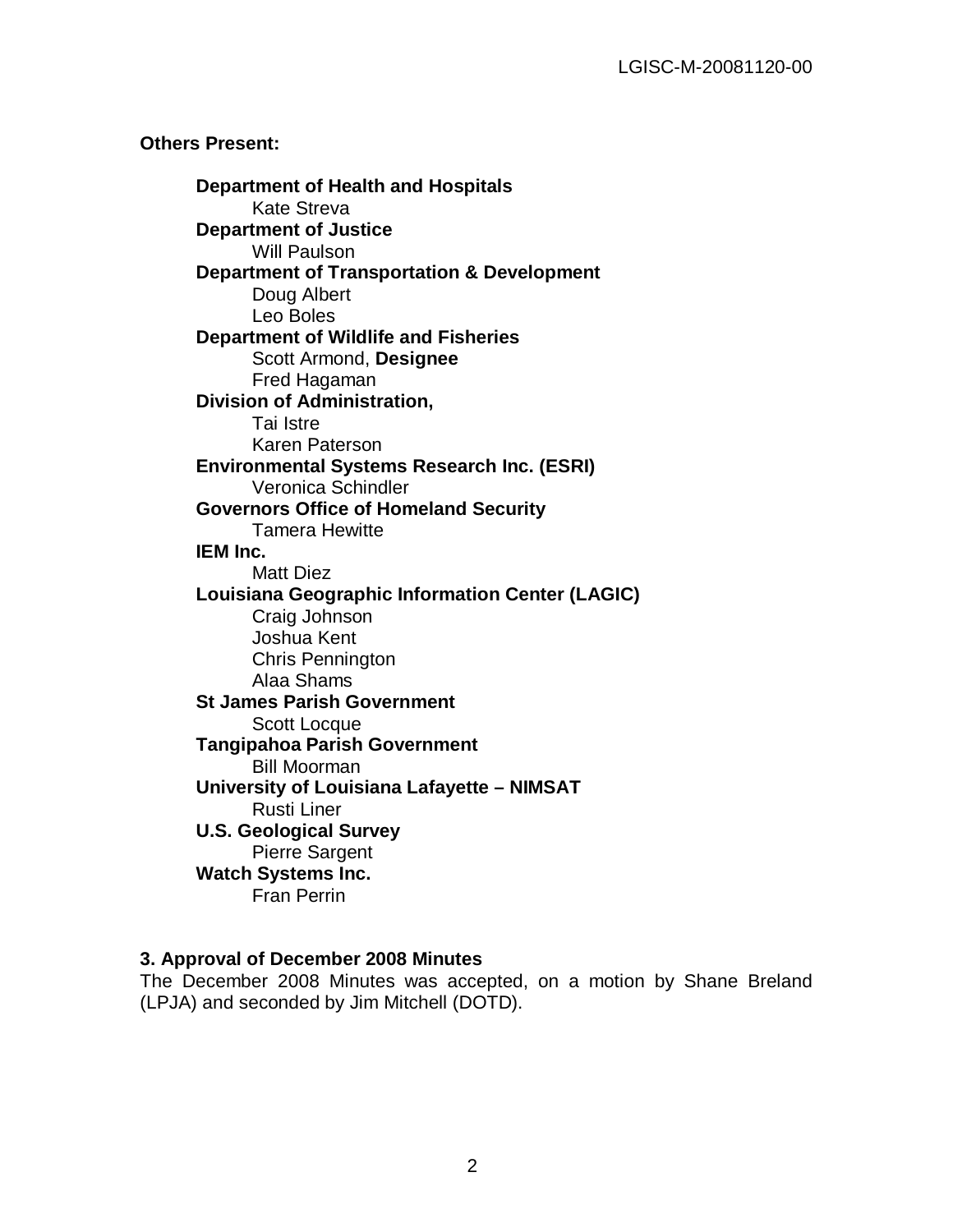### **4. Chair's Report**

Chair David Gisclair (LOSCO) noted that the LouisianaMAP Committee had met earlier that day. He mentioned the Base Map Data sets that are listed in the White Paper and the essential web services that were discussed in the meeting.

Chair Gisclair noted that LOSCO is working with the Sea Grant Program to develop an online system for accessing the Marina and Boat Launch data.

Chair Gisclair noted that it has been an honor and a privilege to serve as the Chair of the Louisiana GIS Council for the last two years.

### **5. 2009 Louisiana GIS Council Election**

Craig Johnson (LAGIC) read the Election Report listing all those who had been nominated for Chair; David Gisclair (LOSCO), Brad Mooney (DWF) and Shane Breland (LPJA). Of those nominated only David Gisclair had agreed to serve this year. Joe Holmes (DEQ) then asked for nominations from the floor. Not hearing any, Mr. Holmes called for a vote and Mr. Gisclair was unanimously selected as Chair of the Louisiana GIS Council.

Craig Johnson (LAGIC) read the Election Report listing all those who had been nominated for Vice Chair; Shane Breland (LPJA), Brant Mitchell (GOHSEP) and Lynn Dupont (LAPDD). Of those nominated only Shane Breland had agreed to serve this year. Joe Holmes (DEQ) then asked for nominations from the floor. Not hearing any, Mr. Holmes called for a vote and Mr. Breland was unanimously selected as Vice Chair of the Louisiana GIS Council.

### **6. LAGIC Report**

We have scheduled the Council Introduction for new members for this meeting, that presentation will follow the LAGIC Report.

LAGIC has scheduled the first two of a series of five GNIS Workshops in North Louisiana for next week, January 20<sup>th</sup> in Alexandria and January 21<sup>st</sup> in Natchitoches. Our first two GNIS workshop will be followed by a workshop in Shreveport on February 17<sup>th</sup> and one in Monroe on April 1<sup>st</sup>.

LAGIC's GIS Training Coordinator, Ala Shams will be teaching ArcGIS I, II and III in March. Alaa has flyers and registration forms for anyone who is interested. As suggested by the LAGIC oversight committee, LAGIC has conducted a survey of Council members and friends as to their GIS training needs. We will use the results of that survey to develop our annual training plan. We have some extra training survey forms on the back table if you did not get a chance to complete it.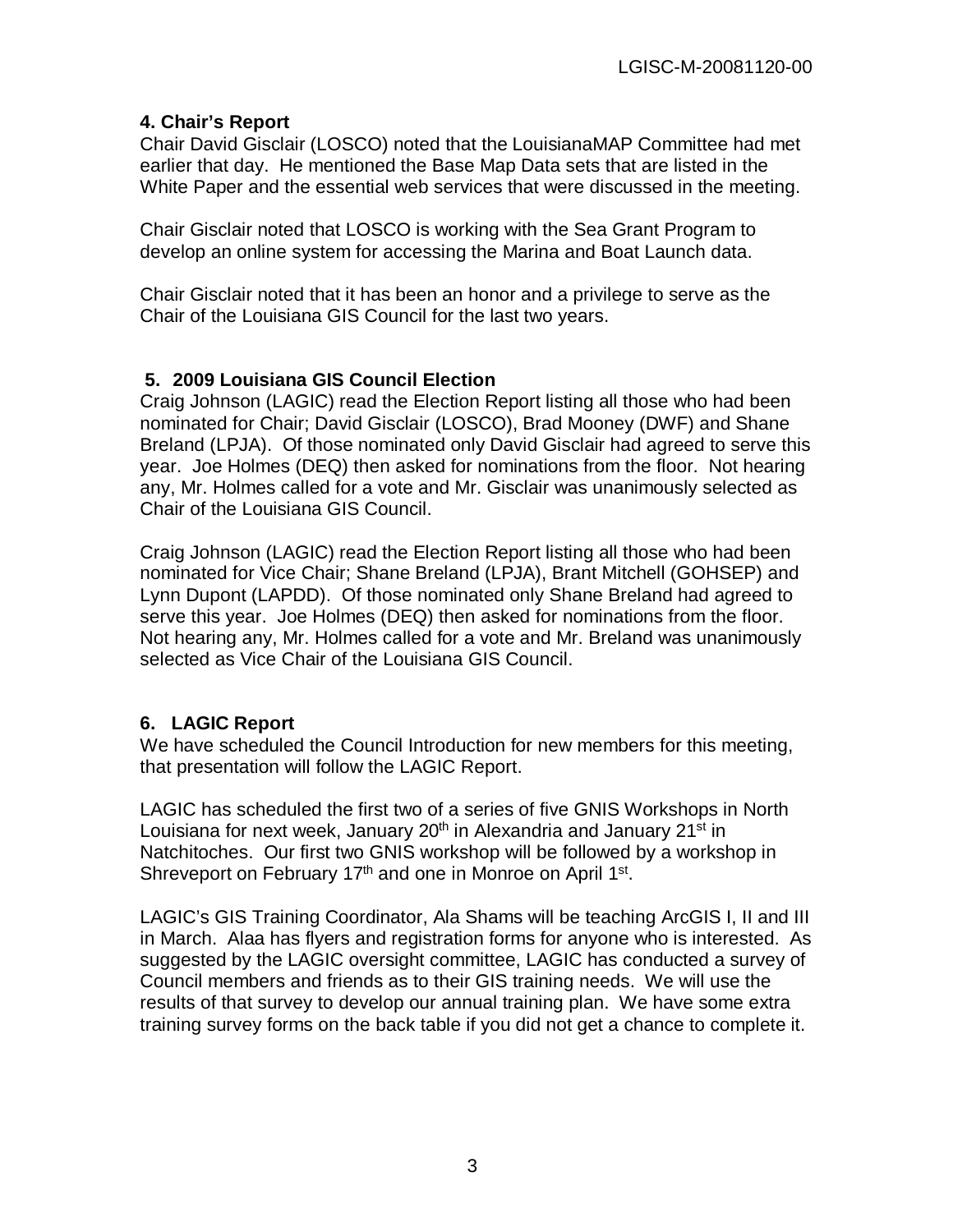### **7. New Member Presentation**

Craig Johnson (LAGIC) gave a short presentation that explained the history of the Louisiana GIS Council its enabling legislation and the creation of LAGIC. Mr. Johnson noted that the Council has both standing committees and ad-hoc committees. He distributed a list of the LGISC Committees and their Chairs. He noted the primary purpose of the GIS Council (from the statute that created it) and LAGIC's responsibilities as outlined in the statute. He gave a short description of the process for appointing members and designees, which differs slightly between state agencies and local government representatives.

## **8. Old Business**

### **2009 RS/GIS Workshop**

Bo Blackmon (DNR) noted that the RS/GIS Workshop will be held at the Cook Conference Center from April  $14<sup>th</sup>$  to the  $16<sup>th</sup>$ . There will be training workshops on Monday and social events on Tuesday and Wednesday evening. ULL now has online registration for the workshop. It is \$100 for early registration (before 3/27). Mr. Blackmon noted that the organizing committee is still looking for papers for a number of sessions. He listed the sessions that will be featured, including; a North Louisiana GIS session, local government session, emergency data session, etc.

### **LIDAR Report**

David Gisclair (LOSCO) noted that the LIDAR data is now complete and Farrell Jones is working on posting the data to ATLAS. He noted that the last shipments of LIDAR data are much denser (1 meter posting) than the first batch of LIDAR data (5 meter posting). The increased density results in increased file size.

## **DOQQ Update**

Chris Cretini (USGS) gave an update on the status of the current DOQQ flight over coastal Louisiana, Mississippi and Alabama. The flight is currently underway. The imagery vendor, Photo Science, has provided 4 sample DOQQ images from the SW Louisiana area for initial review. He noted that the samples look good with good color balancing and no visible seams. The imagery is 4 band with 1-meter ground resolution and is available as a GeoTiff. The imagery should be available within a month. David Gisclair (LOSCO) asked about the turnaround time, to which Chris Cretini noted that, "it should be fairly quick".

The whole project is approximately 470 GIG and will be distributed by both ATLAS and DEQ. The 30 meter DEM's were used for rectification so as to match up with the 2005 Coastal flight.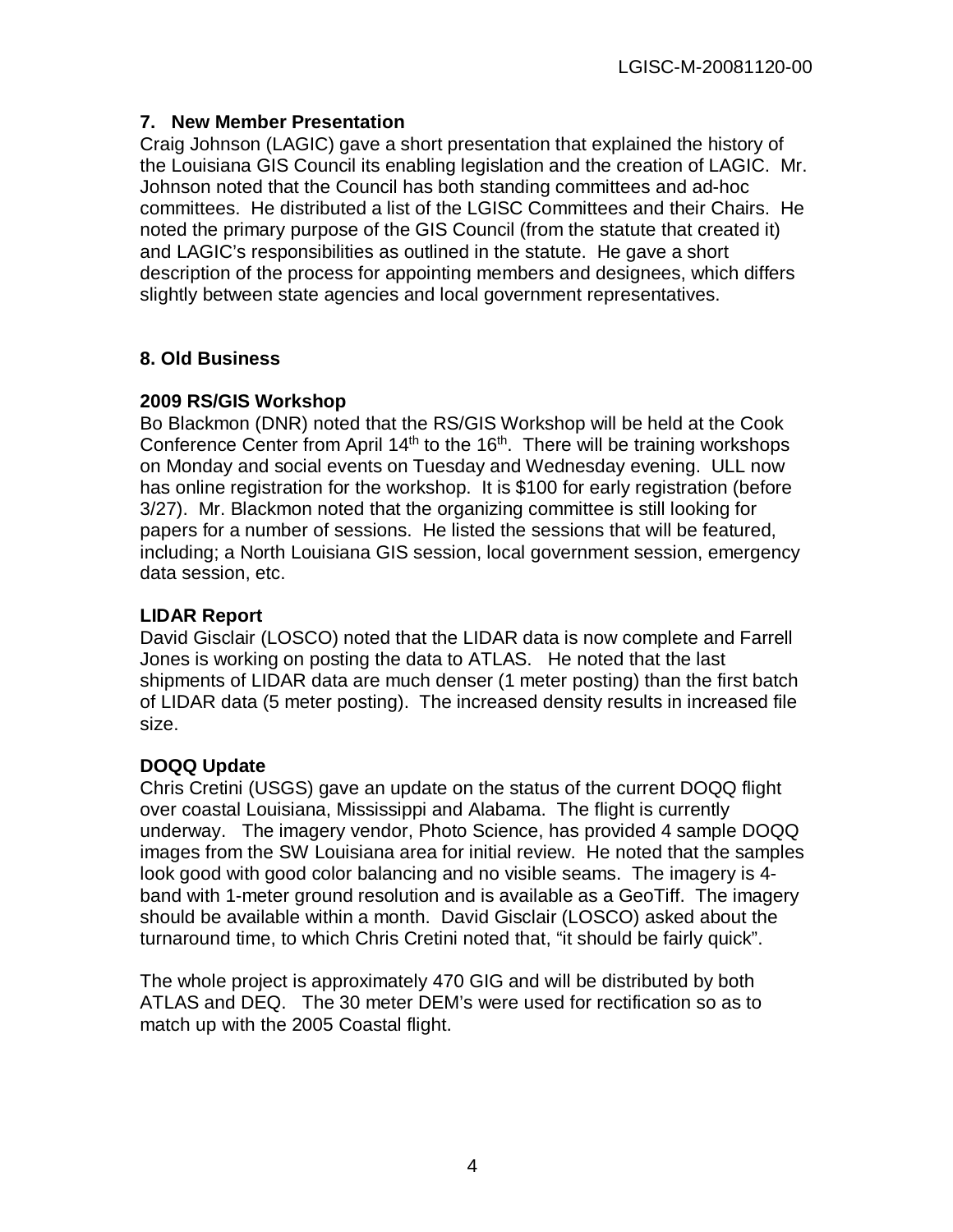Lynn Dupont (LAPDD) noted that the three Louisiana urban areas of Shreveport, New Orleans and Baton Rouge flown in 2007 will be available this summer. She also noted that the Corps of Engineers has been asked to perform and elevation survey to certify the levee heights in the New Orleans area.

### **8. New Business**

Chris Cretini (USGS) is putting together a Post Hurricane Gustav Workshop on January 29<sup>th</sup> at the State Library downtown. He noted that John Perry (FEMA) will join the meeting by conference call.

Lynn Dupont (LAPDD) noted that Southeastern Louisiana will be flown in January and February of 2009 at 1 foot ground resolution.

Winchester Jordan noted that he will be reconstituting the Louisiana Chapter of URISA. You will be hearing more about La URISA functions in the near future.

Clay Trachtman noted that DHH has a new website with both public and private hospitals listed. The website is used in-house but should be available soon for the public.

The letter to the Ethics Commission drafted by Ryan Seidemann (Justice) was mailed to the Ethics Commission. Mr. Seidemann noted that a decision on who must comply with the various levels of disclosure will be decided at their January 29<sup>th</sup> meeting. There was some discussion as to what entities have full membership on the council. Mr. Seidemann noted that whoever must file disclosure forms will be required to do so by May  $15<sup>th</sup>$ . He stated that the most stringent requirements that Council members would be likely to face would be the Level III requirements which are the minimum.

**9. Next Meeting** – February 19<sup>th</sup> at the State Library on 4<sup>th</sup> Street in downtown Baton Rouge.

**10. Adjourn -** The meeting adjourned at 4.08 on a motion by Jim Mitchell (DOTD) and seconded by Ryan Seidemann (DOJ).